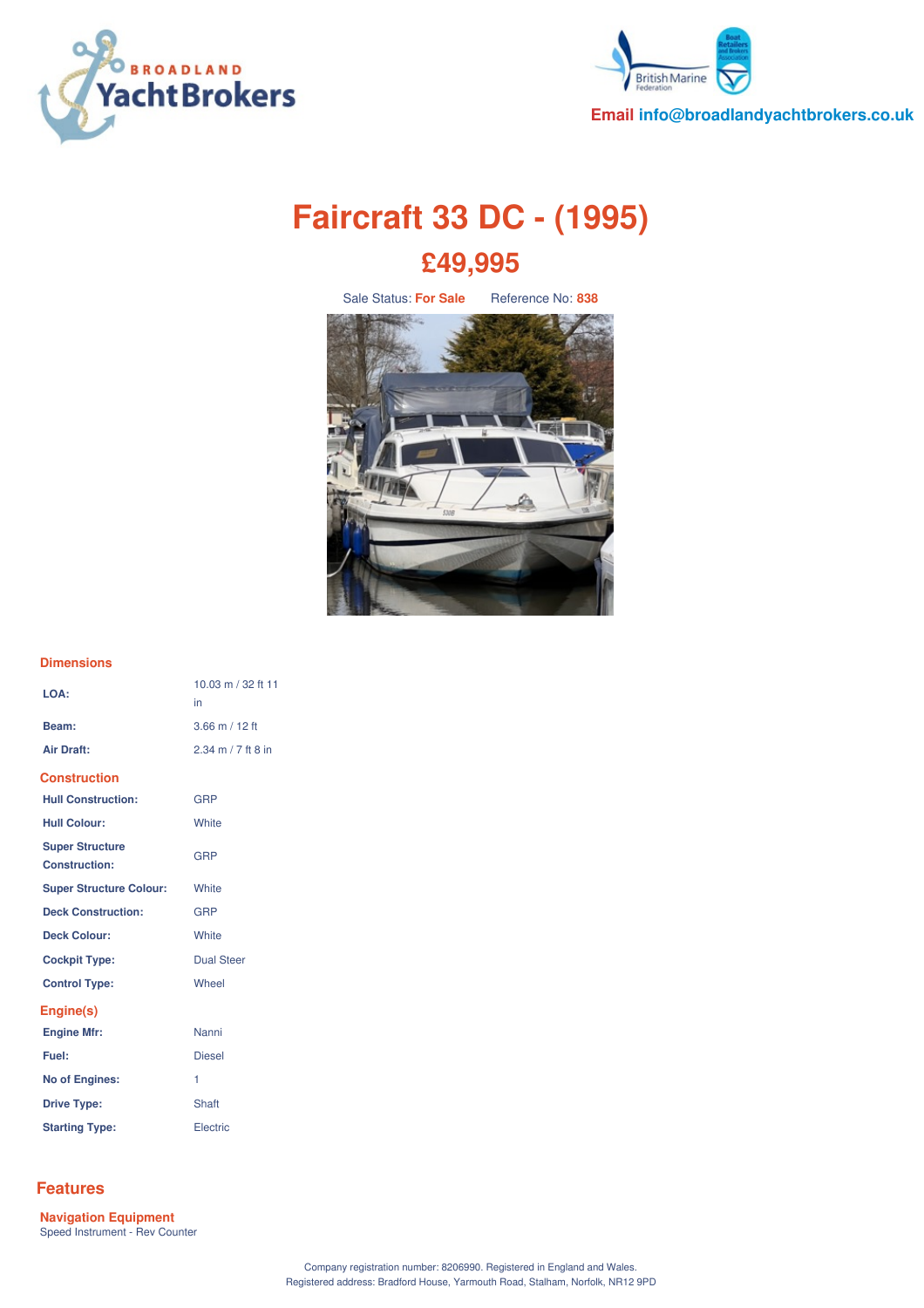



## **Email info@broadlandyachtbrokers.co.uk**

#### **Electrical Equipment**

**Battery** Bilge Pump Water Heater Hot Cold Water System Heating - Eberspacher Holding Tank CD Player **Television** 

### **General Equipment**

Anchor - Mudweight Covers - Upper helm position canopy

#### **Galley**

**Oven** Microwave Fridge **Freezer** Hob - 4 Burner Hob Sink Drainer

### **Accommodation**

Cabins - 3 Berths - 7 Toilet - x 2 Manual Head Shower - x 2

# **Accommodation Layout Description**

Double aft cabin with excellent storage, ensuite facilities including head, washbasin and shower. Forward cabin with double and single berth with storage. Additional heads compartment with washbasin and shower.